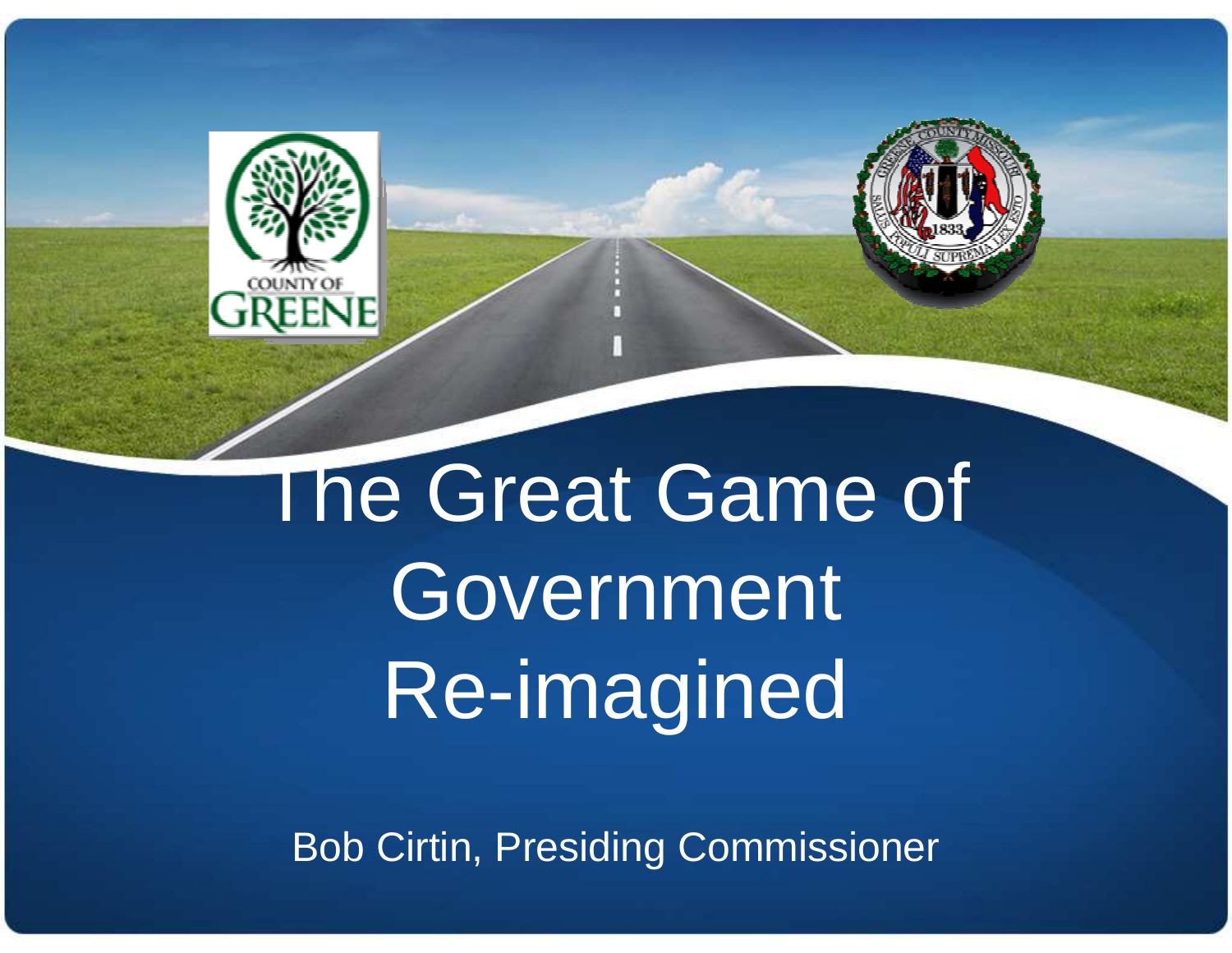### Applying Its Principals to Greene County Government

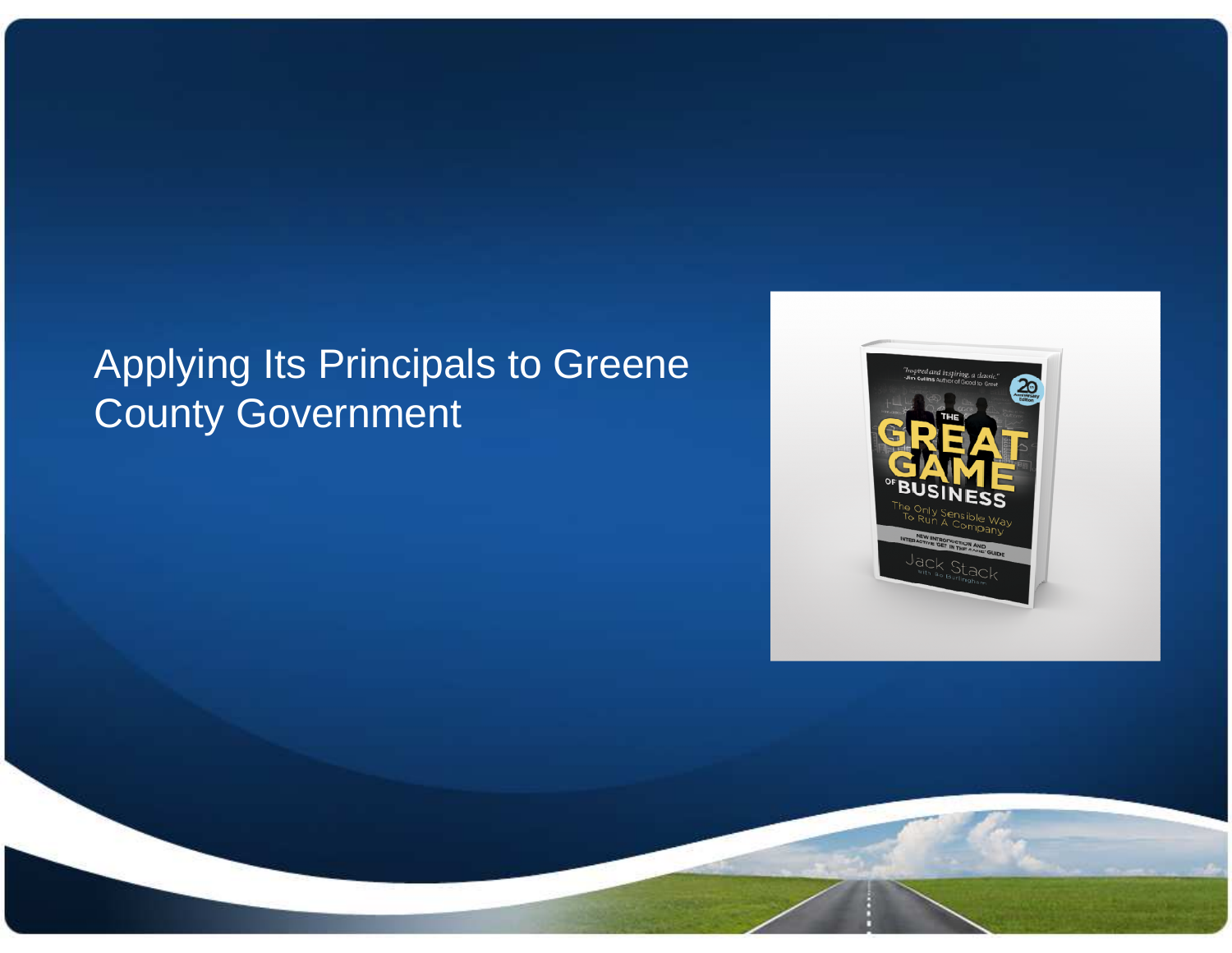## The Great Game of Government

Today's agenda

I have been asked to **review a few of the principles** in chapters 1 and 2 of the Great Game of Business and then we are going to **re-imagine OUR Great Game.**

I will wrap up by addressing a very important component to the Great Game, **leadership.**

•**But first, let's examine the mission of the Great Game.**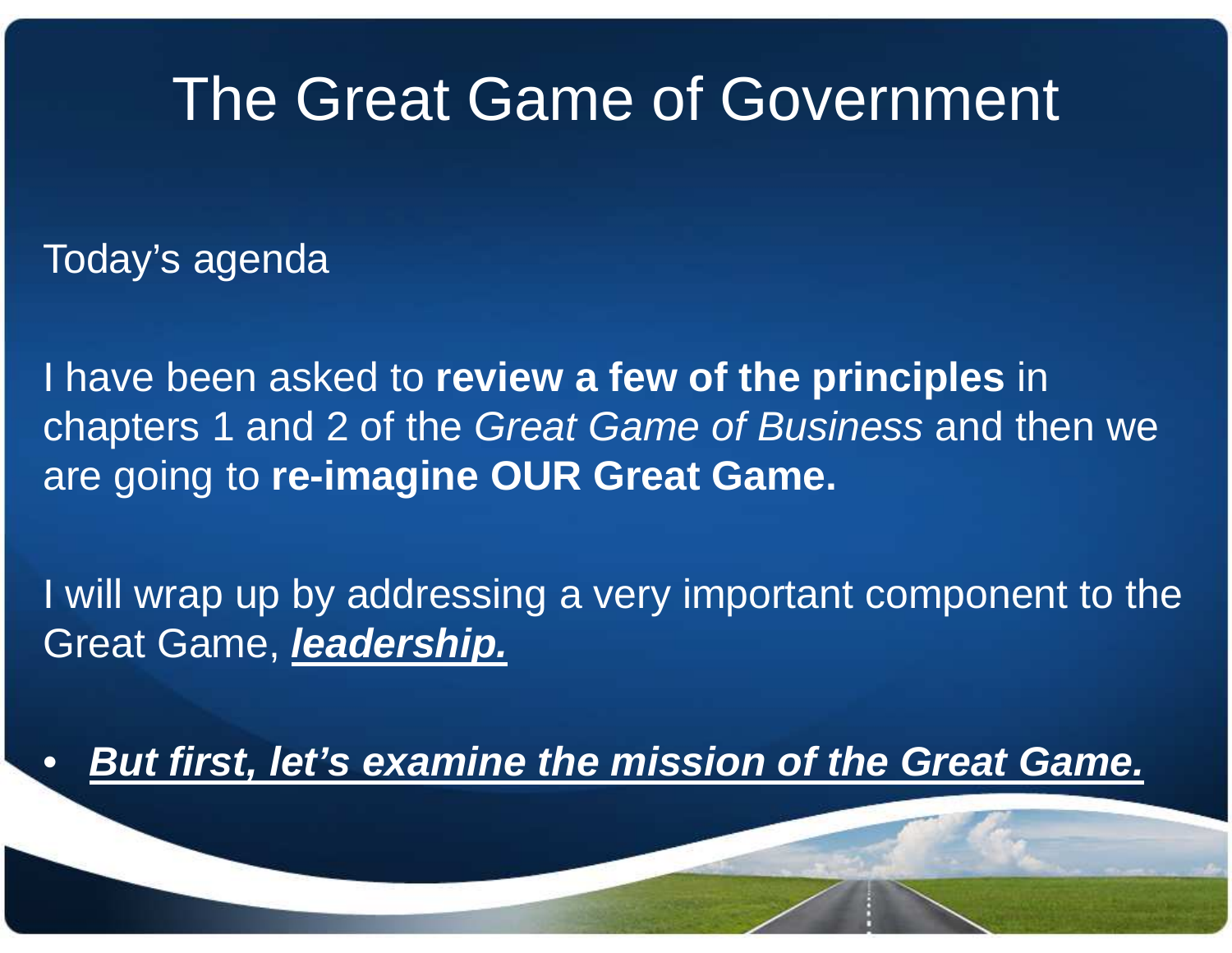Do we have a mission statement for the Great Game of Government?

Trysta and I tried to find a mission statement but could not find one.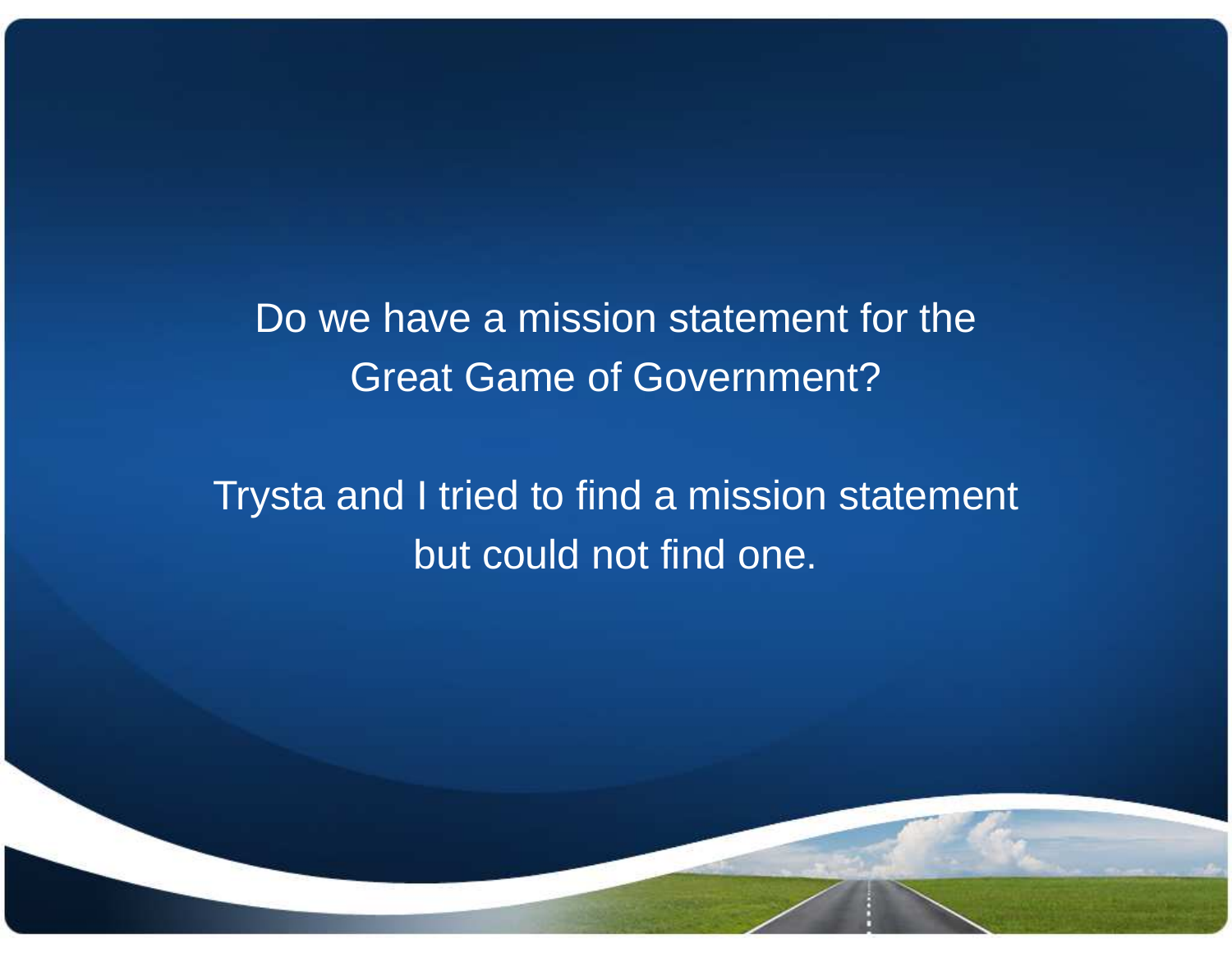## What is a Mission Statement?

- • A written declaration of an organization's **core purpose** and focus that normally remains unchanged over time.
- • A mission statement **defines** what an organization is, why it **exists**, its **reason** for being.
- • A mission statement will define:
	- $\bullet$ who your primary **customers** are,
	- $\bullet$ identify the **products and services** you produce,
	- $\bullet$ describe the organization's **fundamental purpose**,
	- • communicate a sense of **intended direction** to the entire organization.
	- $\bullet$  articulates the organization's purpose both for those in the organization and for the public.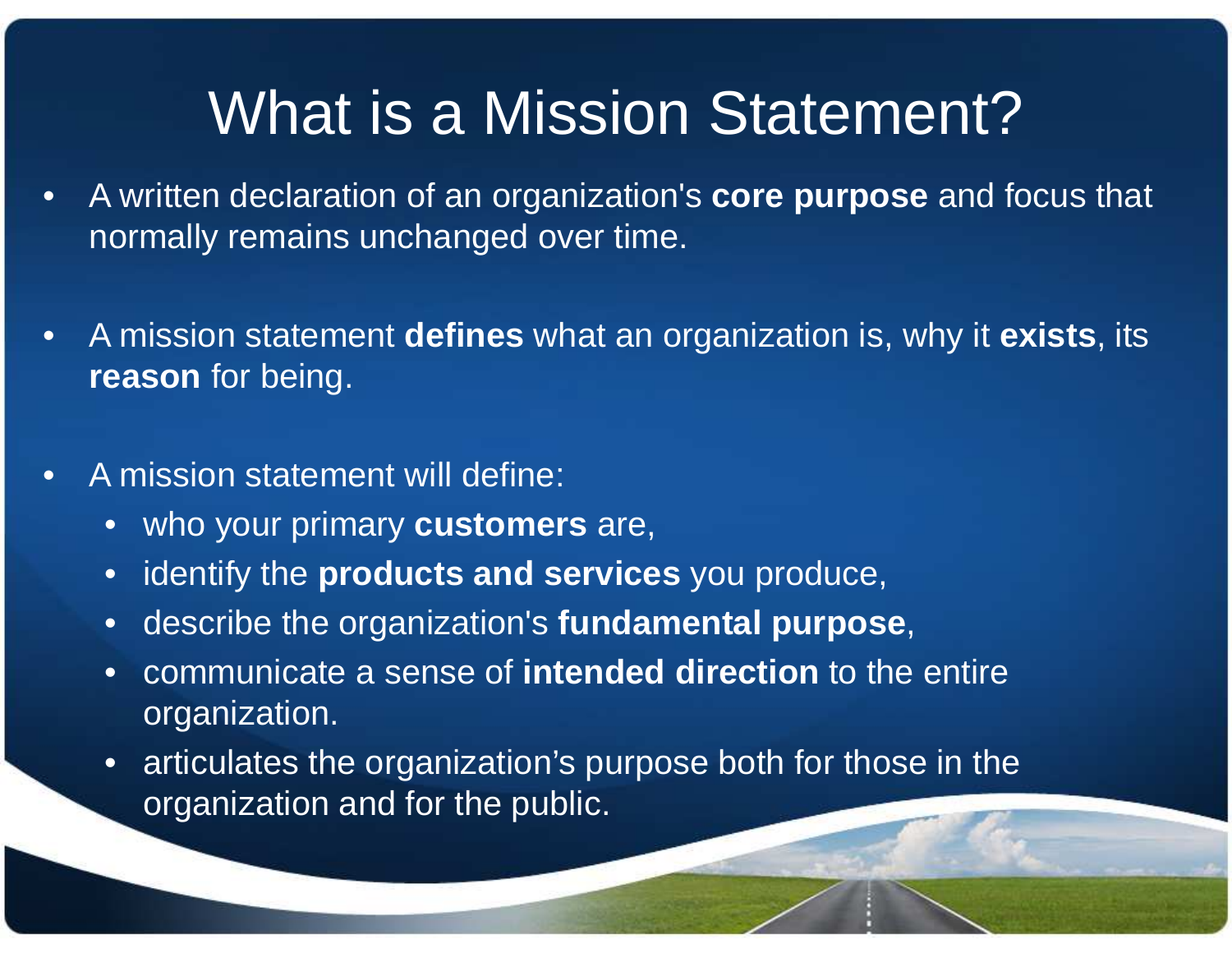## Here is OUR Mission Statement.

 $\bullet$  **"To provide all citizens of Greene County, including those in our cities, a safe and thriving community through excellent customer service, unparalleled dedication, and the efficient use of taxpayer dollars."**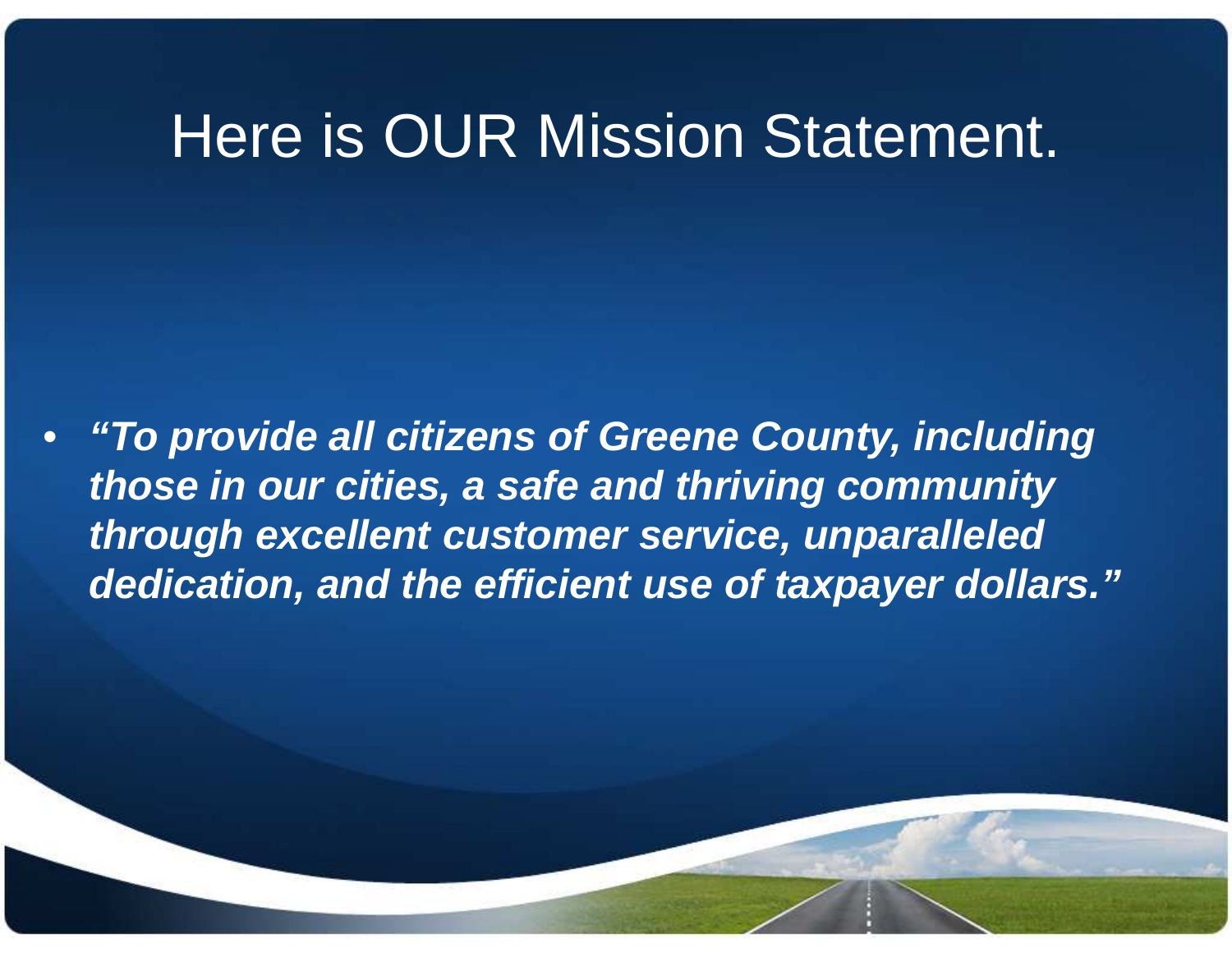•Now, from what we **know** about the Great Game of Government, let's create a mission statement for our Great Game Huddles.

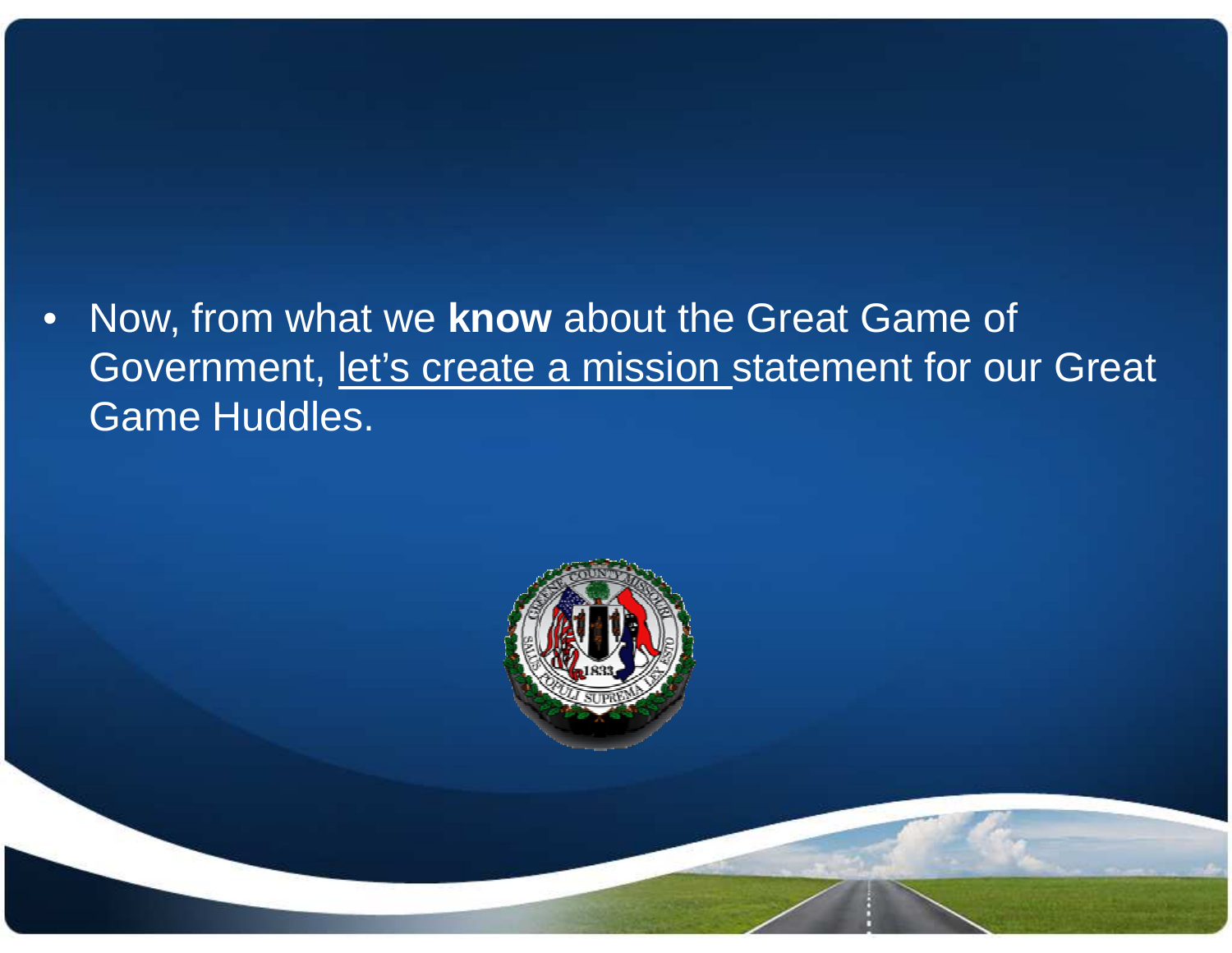#### A few suggestions for a possible mission statement. . .

- • Unlocking the **power and profitability** of open book management.
- Creates "**by-in" by employees**. Everyone thinks and acts like an owner of the organization having a vested interest in success.
- • Employees earn the biggest reward; "continuous improvement of their lives and livelihood."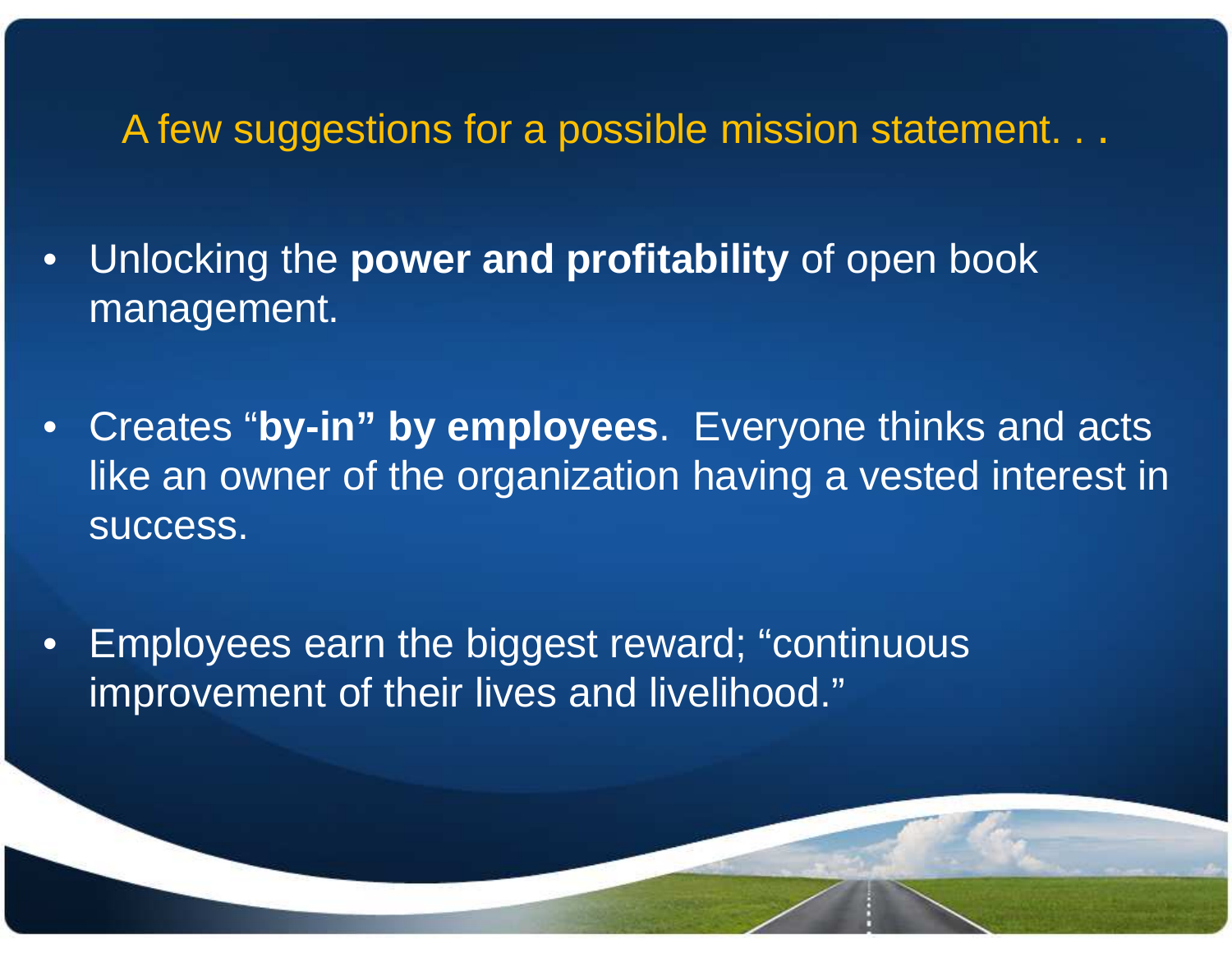#### A few suggestions for a possible mission statement. .

- • A **focus by all employees** of the overall success of the organization.
- Use financial statements to show how the **organization really works**.
- •Provides a **better way to do business**.
- •Open book management is a **powerful tool.**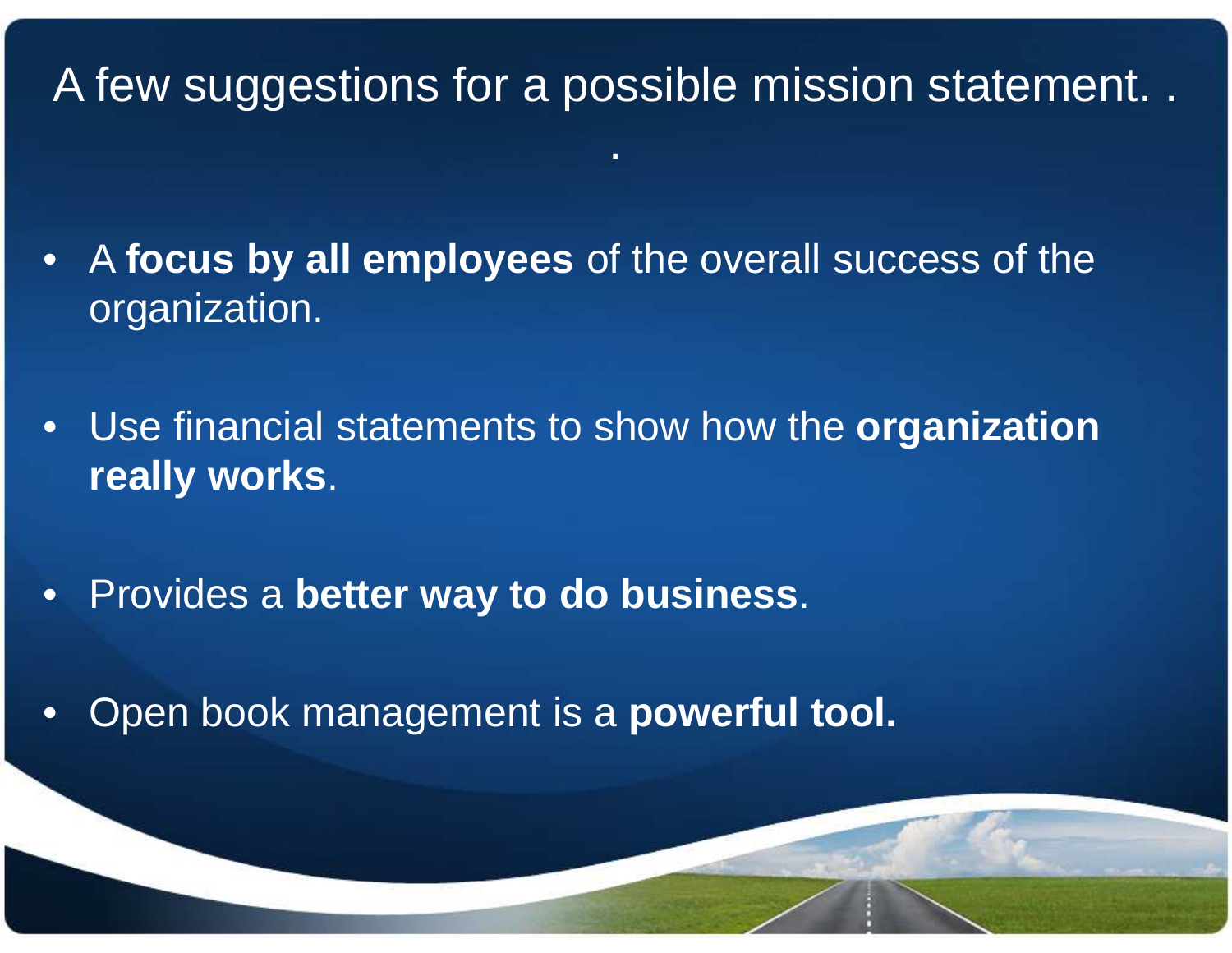• Therefore, OUR mission statement is how we ADAPT the Great Game of Business to Greene County government.

EVERYTHING WE DO TO CARRY OUT THE PURPOSE OF THE GREAT GAME, OR PLAYING THE GAME, MUST HAVE OUR MISSION STATEMENT AND MR. STACK'S TEACHINGS AS OUR FOCUS.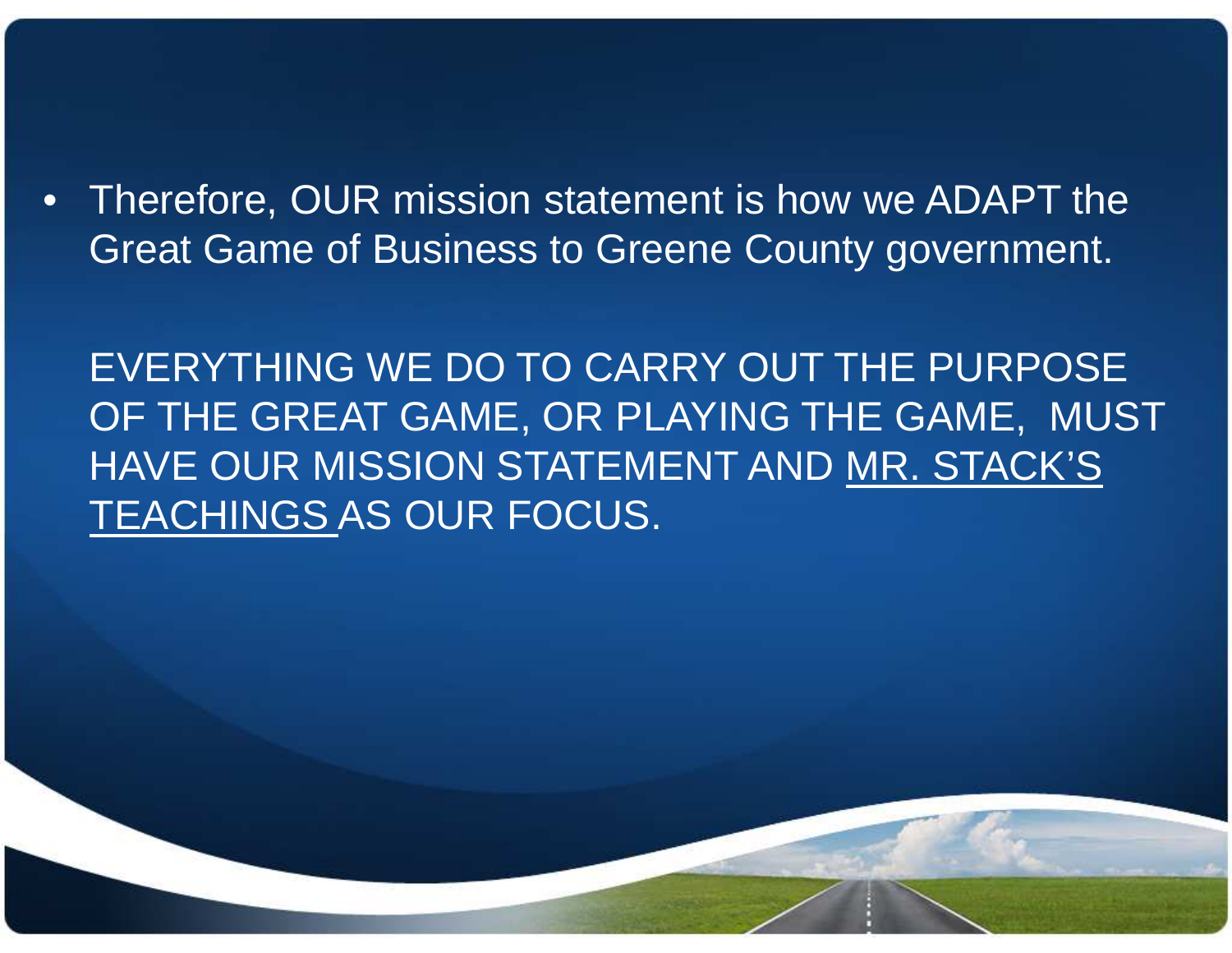## Review of Chapters I and 2

The Ultimate Higher Law:

- $\bullet$  When you appeal to the highest level of **thinking**, you get the highest level of **performance**.
- **CHAPTER 1: Why We Teach People**
- $\bullet$ THE 1ST & 2ND HIGHER LAWS:
- •You **get** what you **give**.
- •It's easy to stop one guy, but it's pretty hard to stop 100.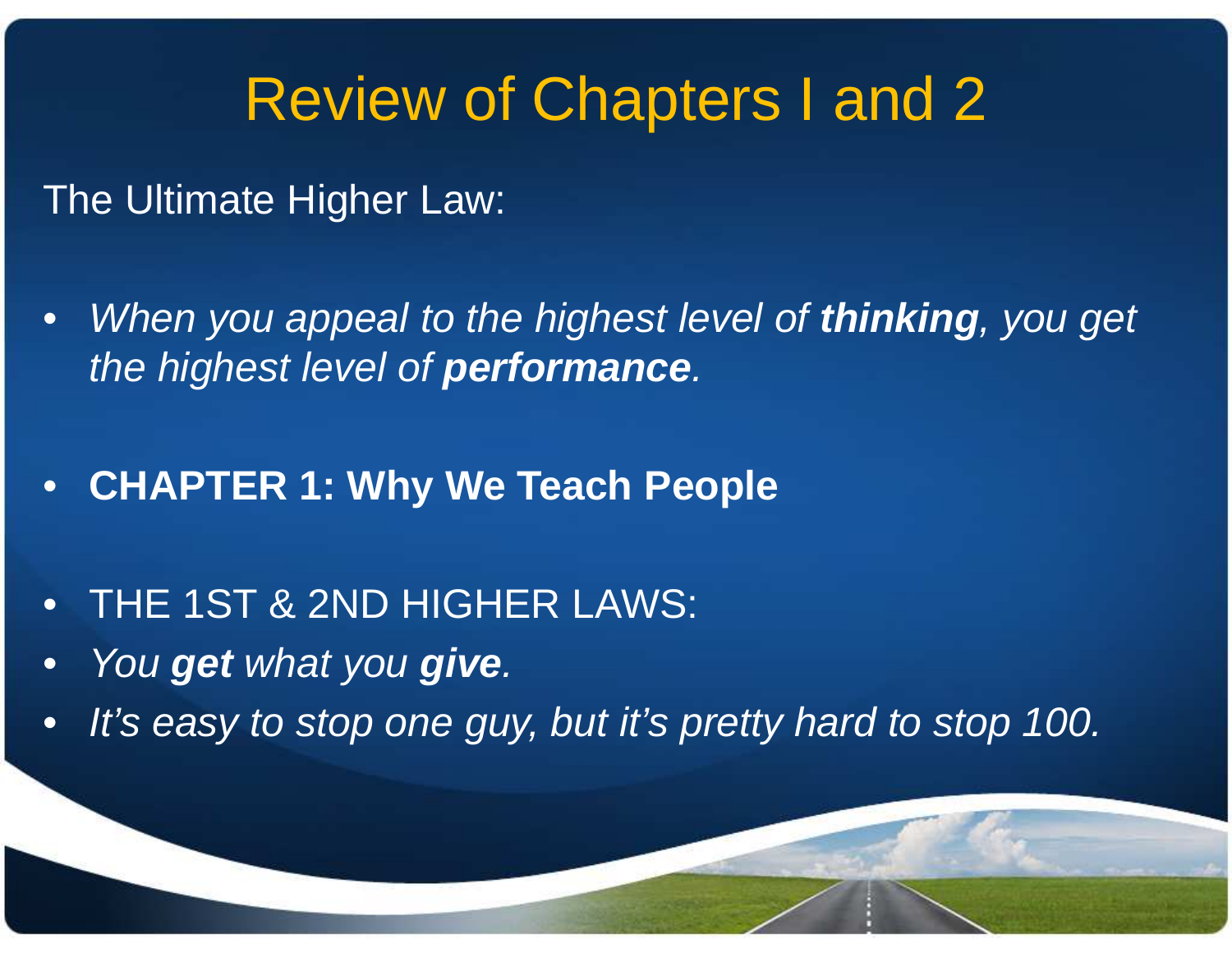•"The <u>best</u>, most efficient, most profitable way to operate a business (government), is to give everybody in the company a voice in saying how the company is run and a stake in the financial outcome, good or bad."

•People are told what to do....but no one ever shows them: How they <u>fit</u> into a bigger picture How <u>one's actions</u> affects another's How each department depends on the others What *impact* they have on the company as a whole.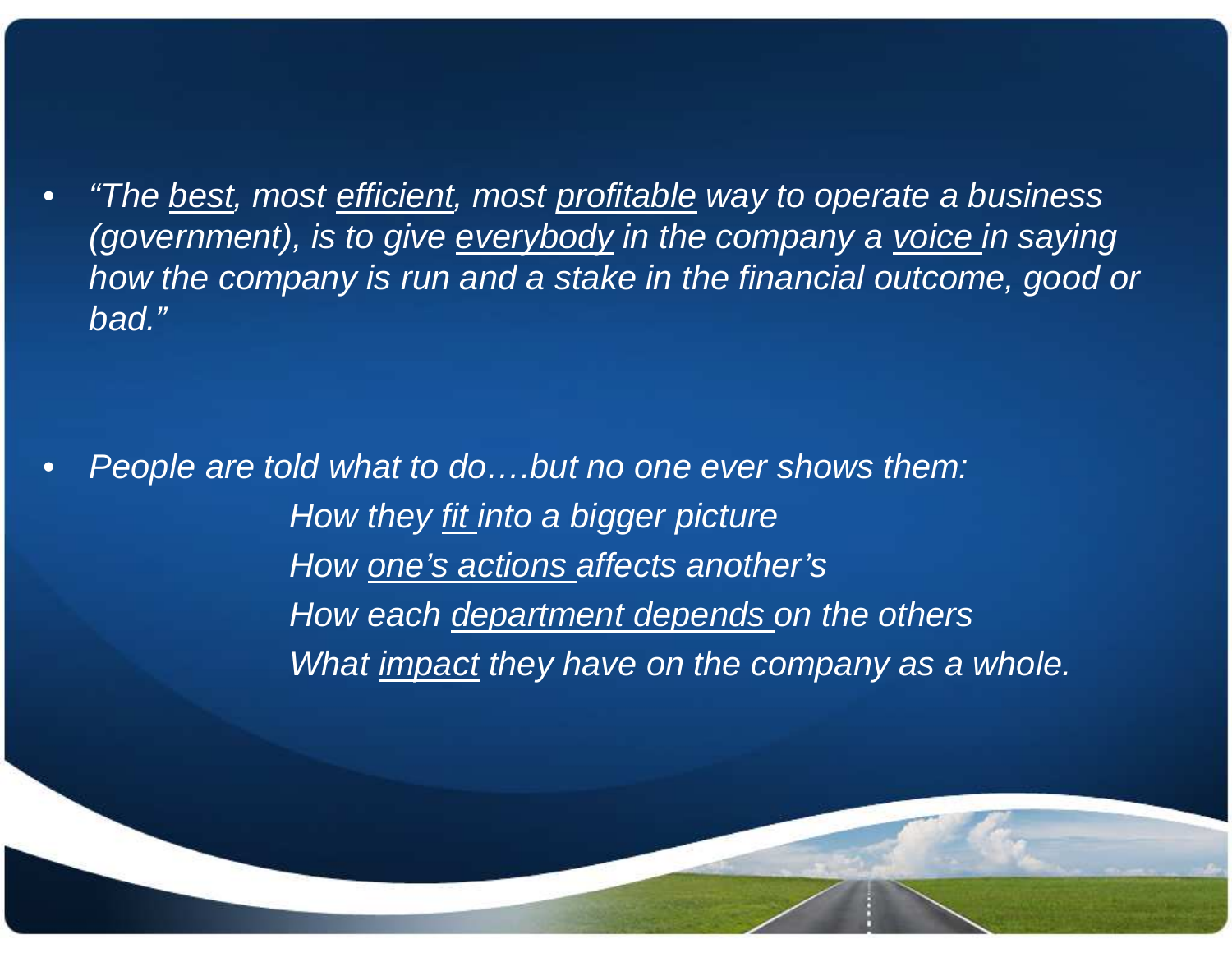#### "The Biggest Barrier is Ignorance"(Chapter 1, page 6)

•The ignorance of top management assumes that people down the ladder are **incapable of understanding** its problems and responsibilities.

 $\bullet$ The ignorance of the people on the shop floor usually means they have no idea why managers do what they do and chalk up everymistake in the company to a combination of **greed and stupidity**.

 $\bullet$ The ignorance of middle management means they are constantly torn between the **demands of top management** and **those of the work force.**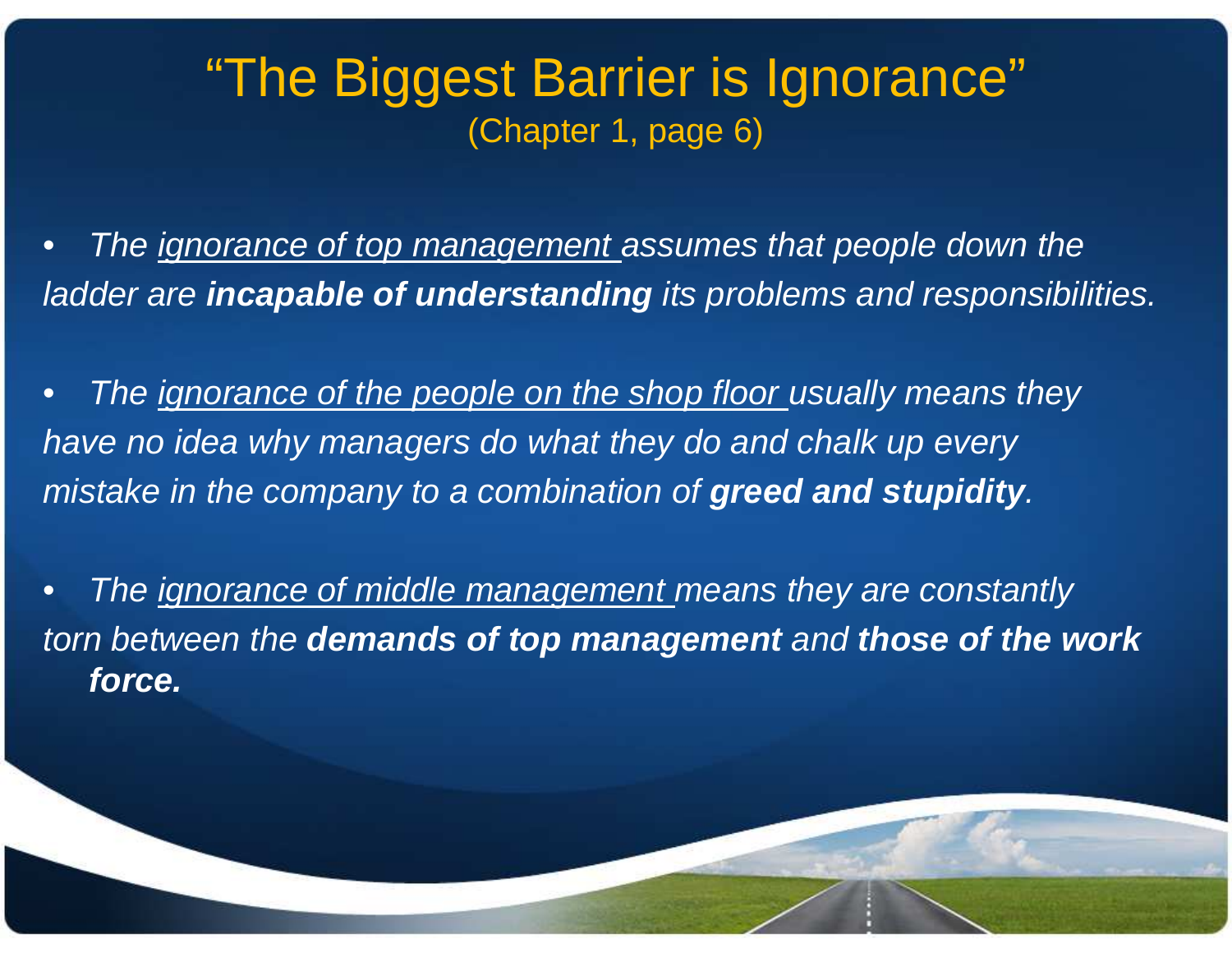• The Great Game forces people to look at the business fromthe other guy's shoes and to have a broader perspective.

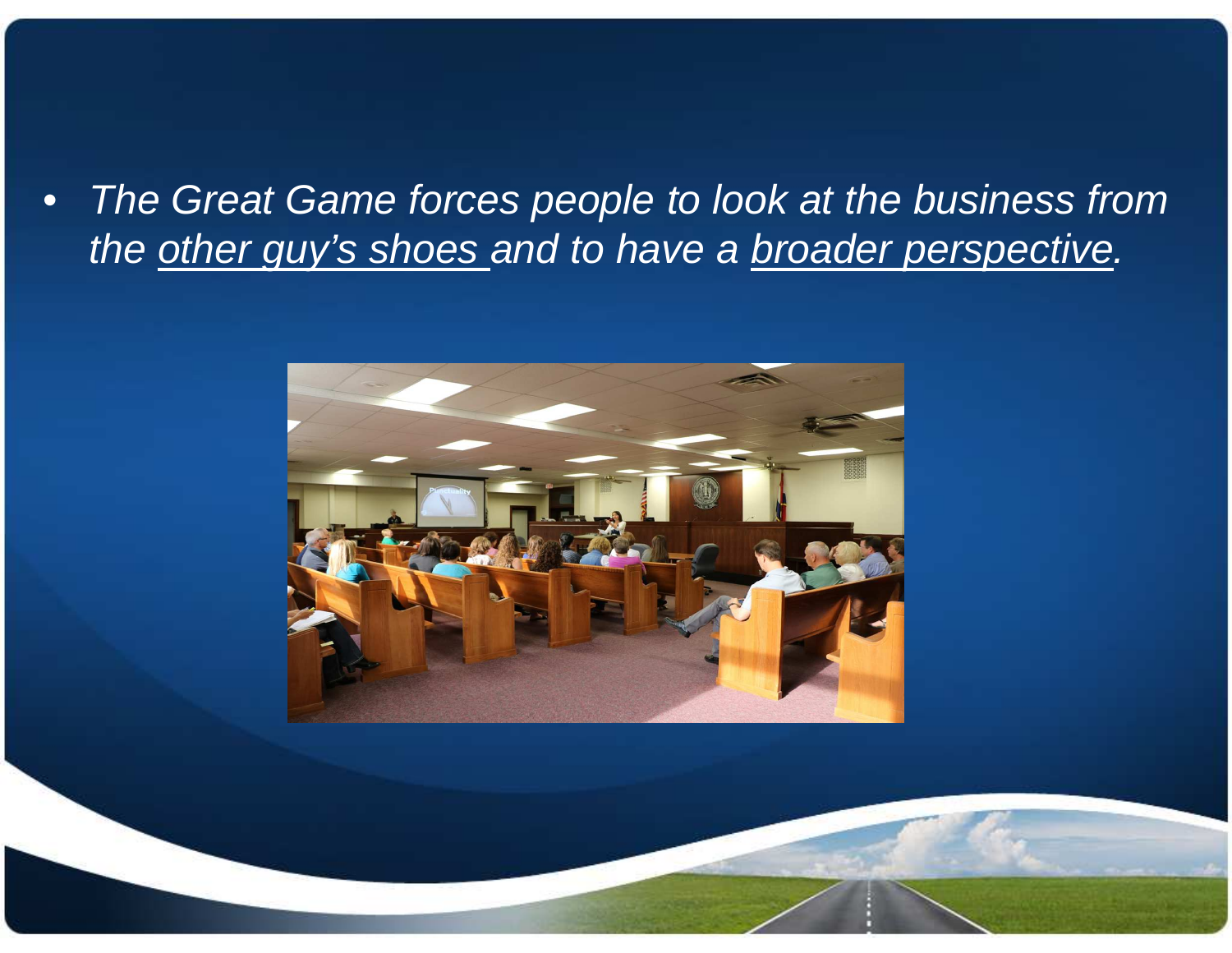## Chapter 2 "Myths"

**Myth: "Don't tell people the truth – they'll screw you."**

- •You can only build credibility by telling the truth.
- $\bullet$  You can't operate unless people believe you andbelieve one another.
- •Dishonesty is bad business.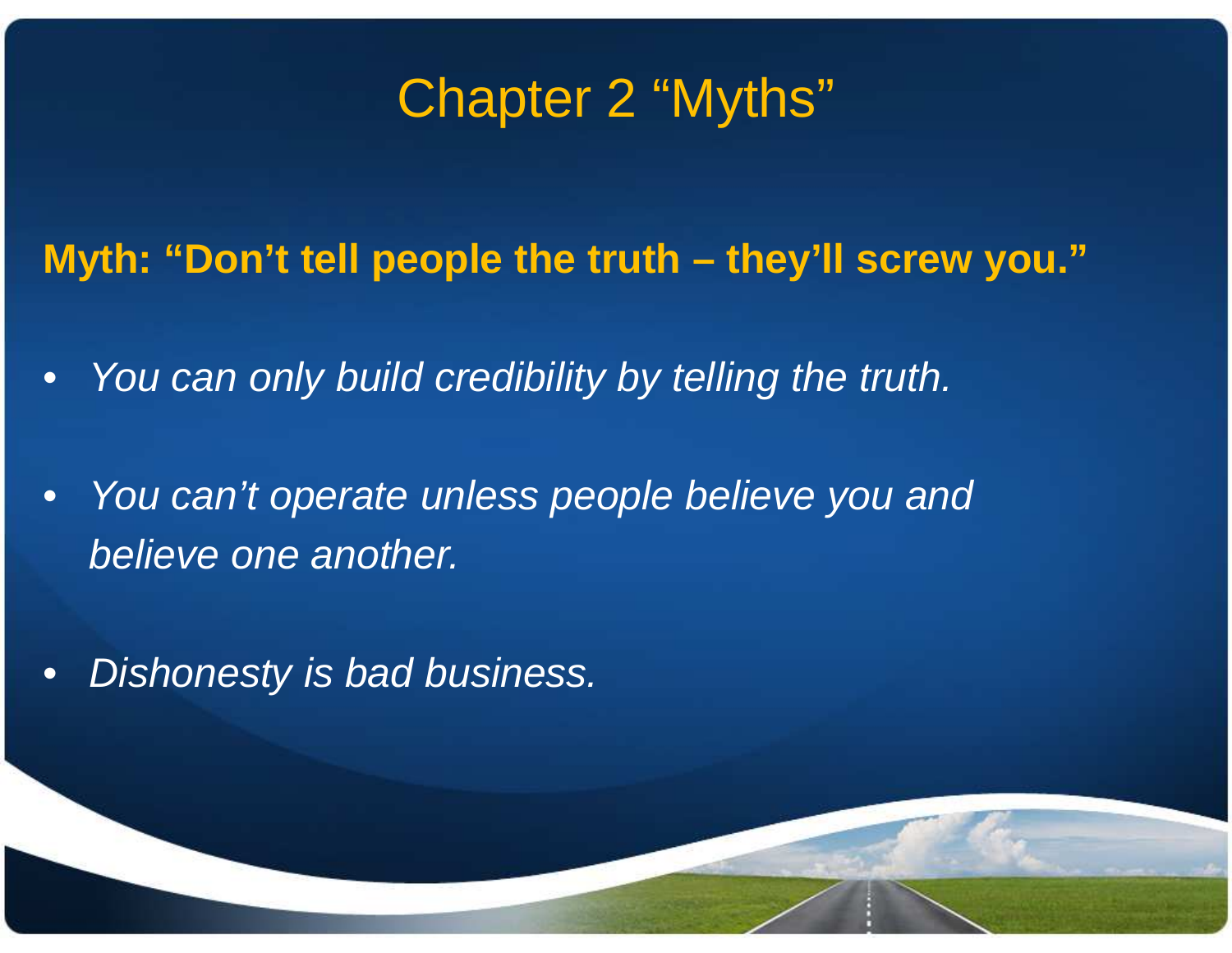#### **Myth: "Nice guys finish last."**

#### When you intimidate, treat people badly, you lose power.

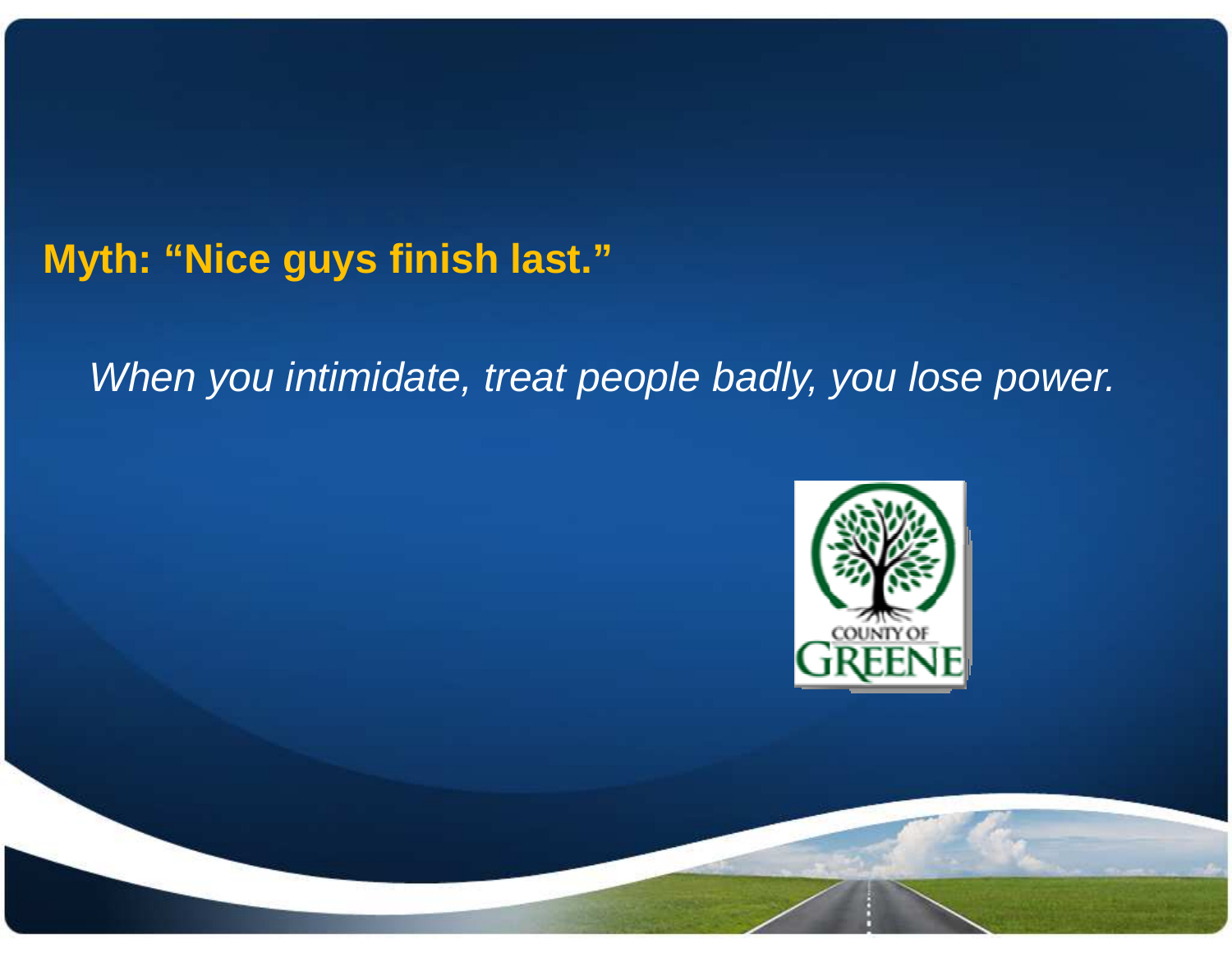#### **Myth: "It's a big mistake to promote people too quickly."**

 $\bullet$ When people can only see from one perspective, walls go up, communication is terrible, it's harder to accomplishanything.

**Myth: "Don't worry about the big issues, just do your job."**

•If you want to make things happen, you have to get people to raise their sights, not lower them. Get folks to see the BIG PICTURE.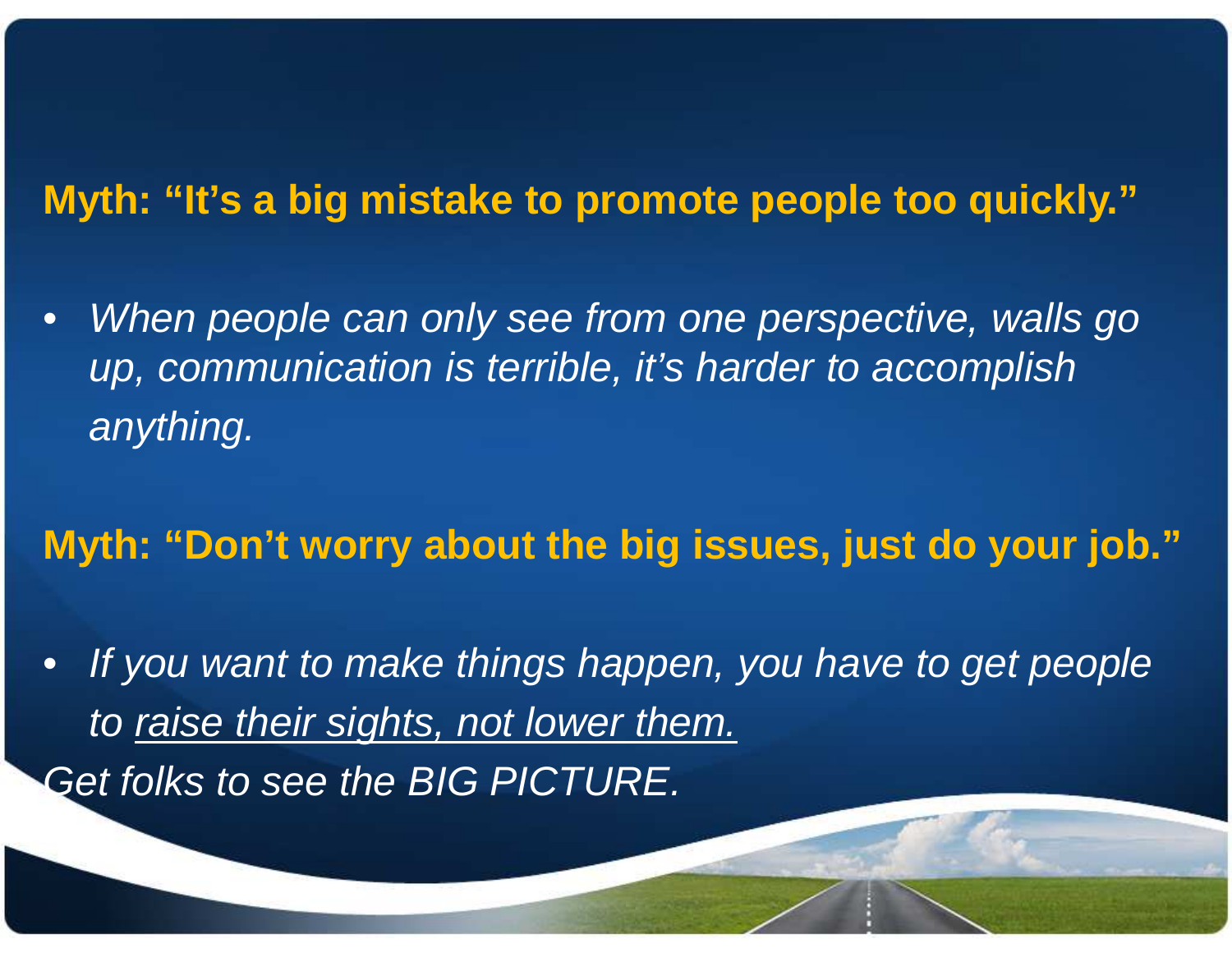#### **Myth: "A Manager's job is to come up with answers."**

- $\bullet$ You don't have all the answers.
- •You can't succeed if you don't fail sometimes.
- • Make contingency planning a habit. Always have afallback plan.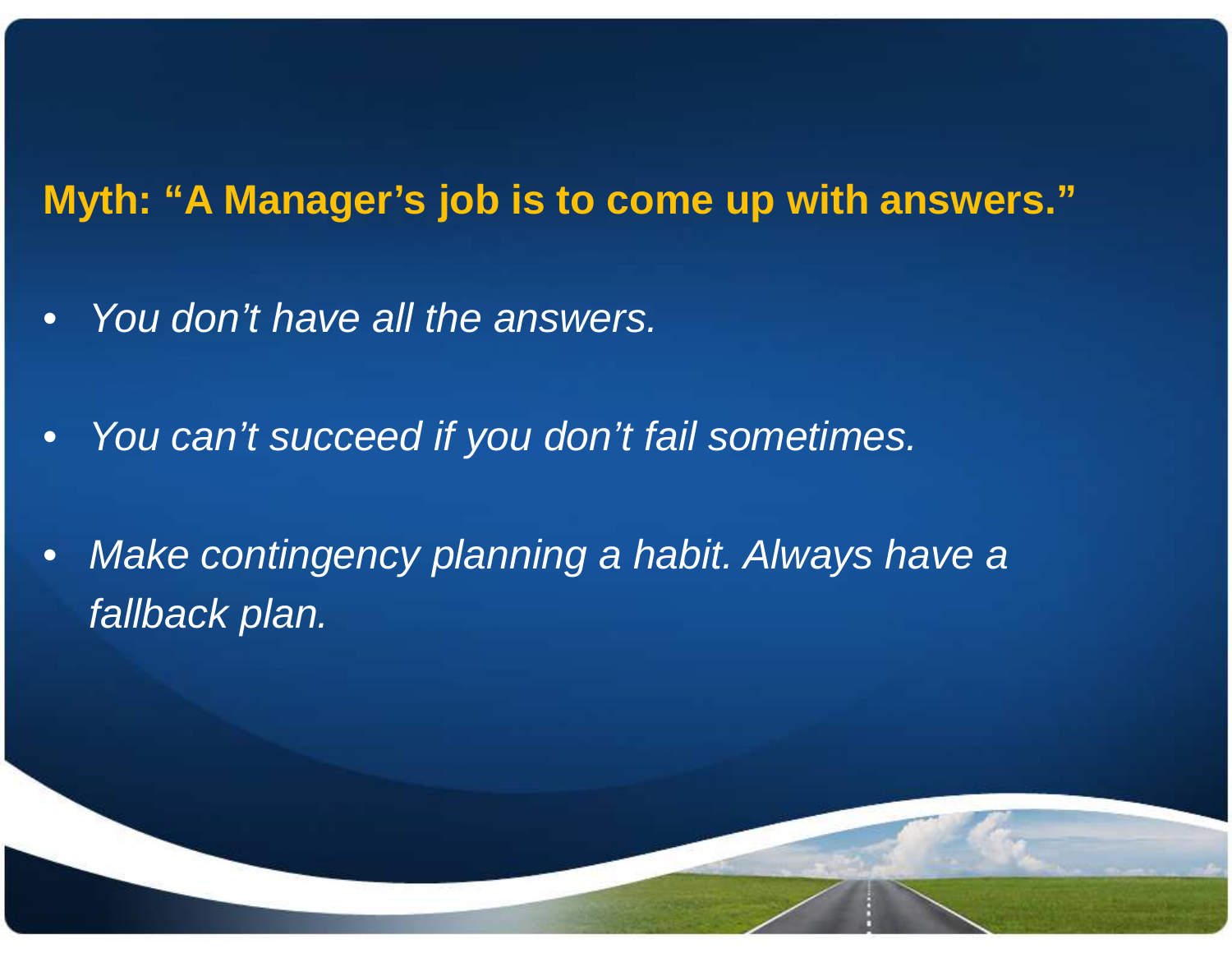

## How does leadership apply to our playing of the Great Game AND how we do our jobs?



We truly appreciate the fantastic leadership that has been provided by **Cindy Stein and Angie Crews.**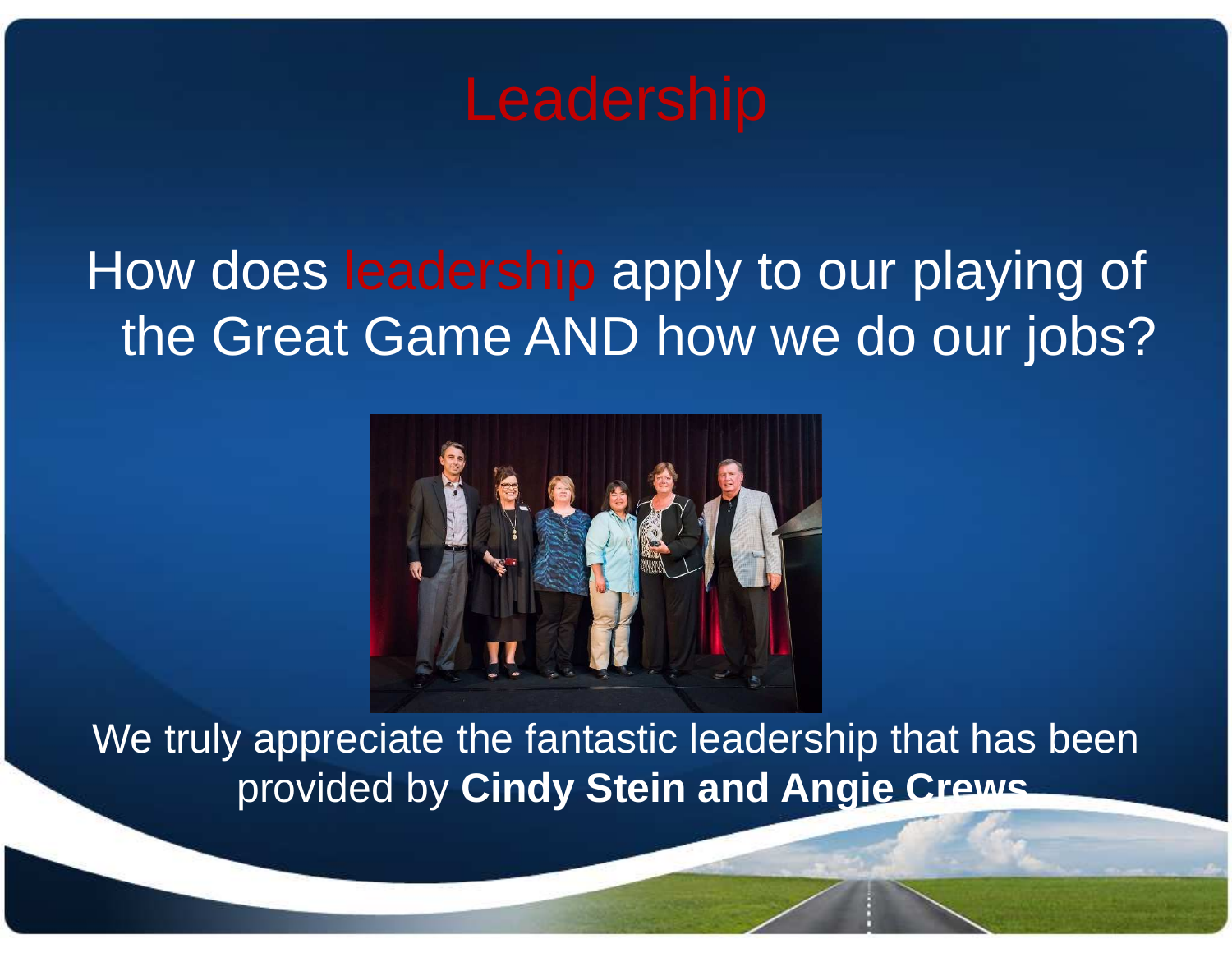- •What I just read to you speaks of Leadership
- •Doing what you know is right
- $\bullet$ **Individuality**
- •Taking the path that some people are afraid to take. (road less travelled)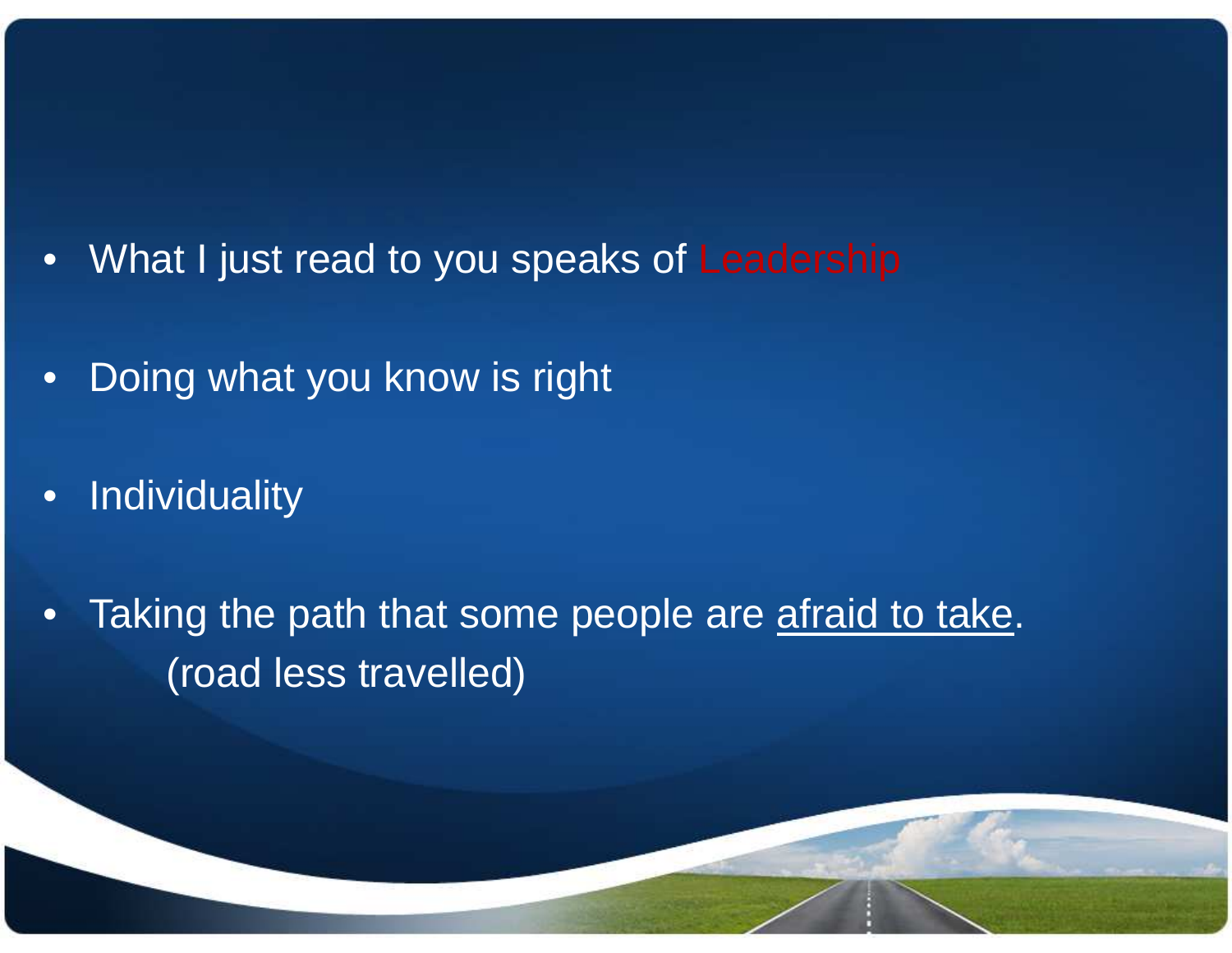This is what I want Greene County to do.

And when I say Greene County I mean the 850 (or so), **fantastic employees which includes you, their representatives and leaders.**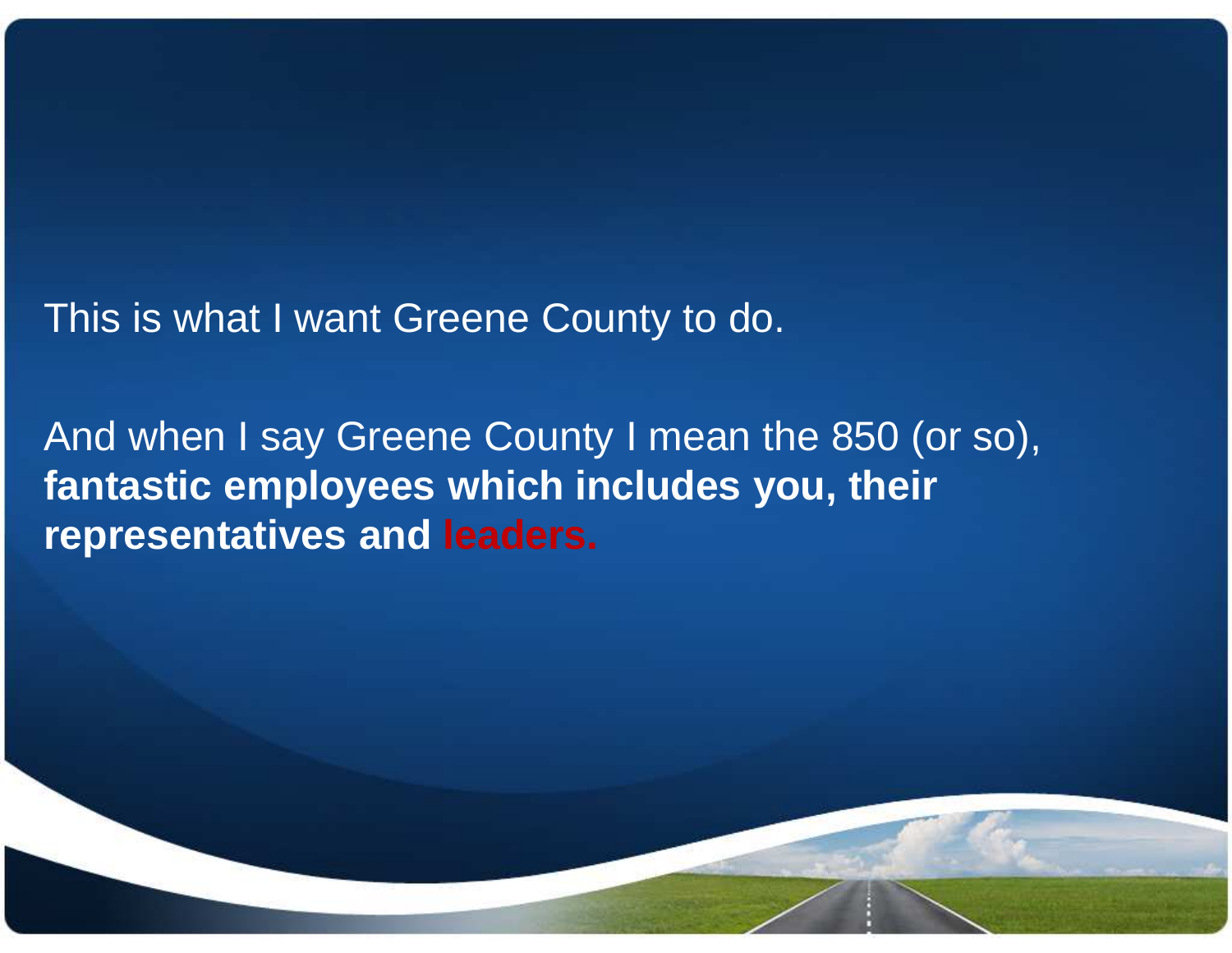- •We are doing that with the Great Game.
- •We have already won an award from the Missouri Association of Counties and within the top 2 percent of entries at the Harvard School of Business.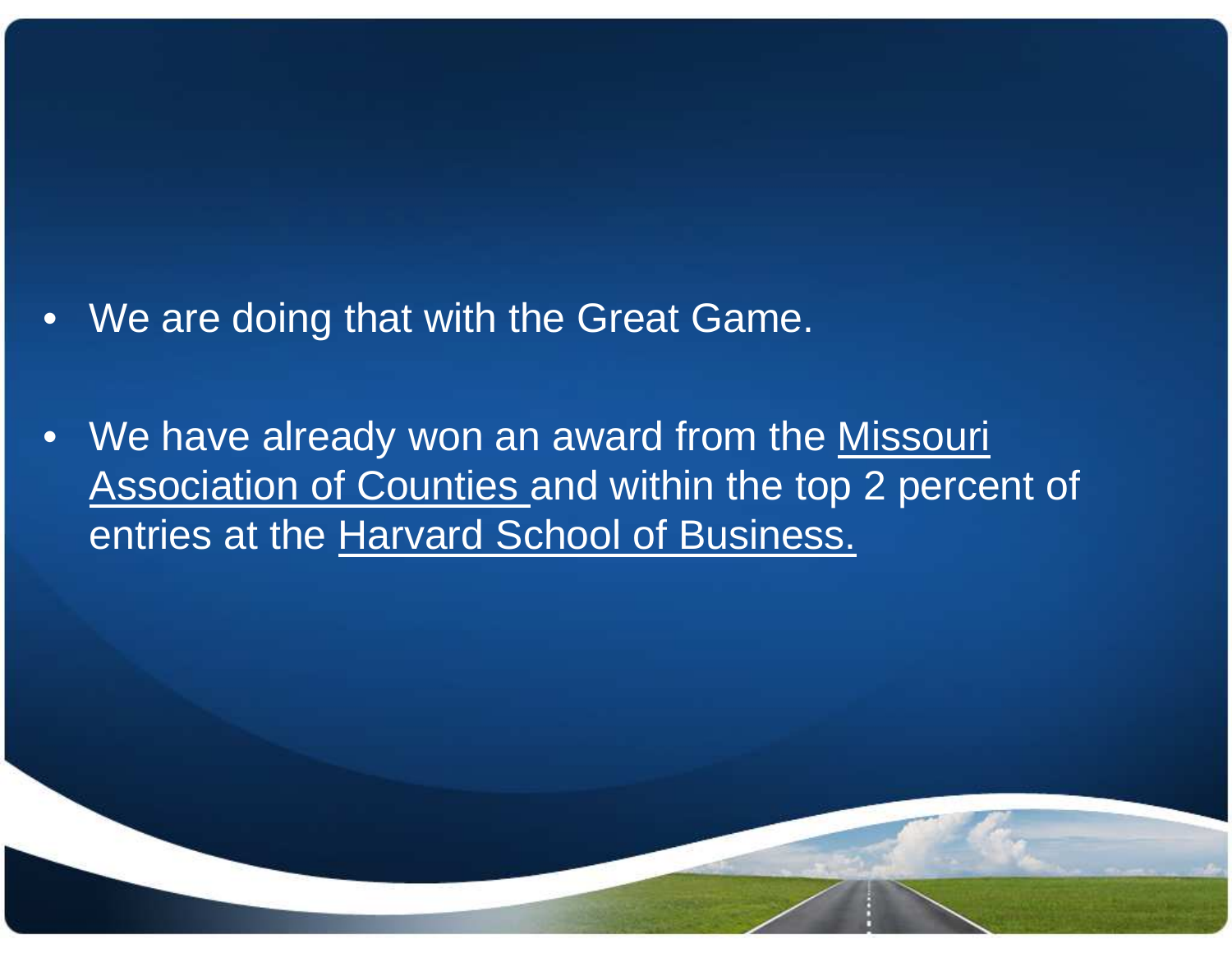#### •https://www.youtube.com/watch?v=Z5ddt6RFwsM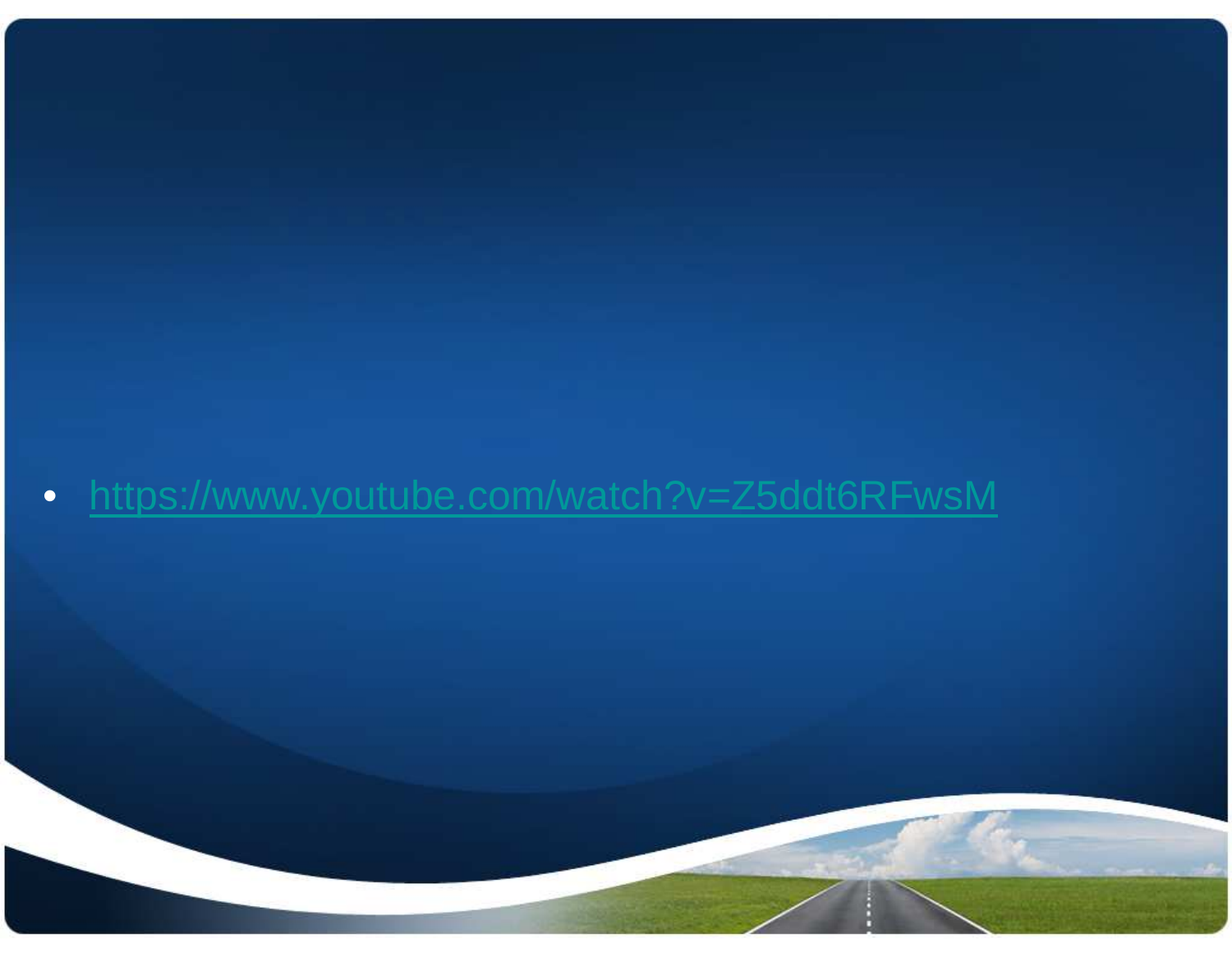By doing the Great Game of Government, we are taking the road less travelled.

We are venturing off into new territory.

#### BUT, WE HAVE TO KEEP FOCUS ON THE MISSION, NEVER LOSE SIGHT OF THE PURPOSE OF THE GREAT GAME.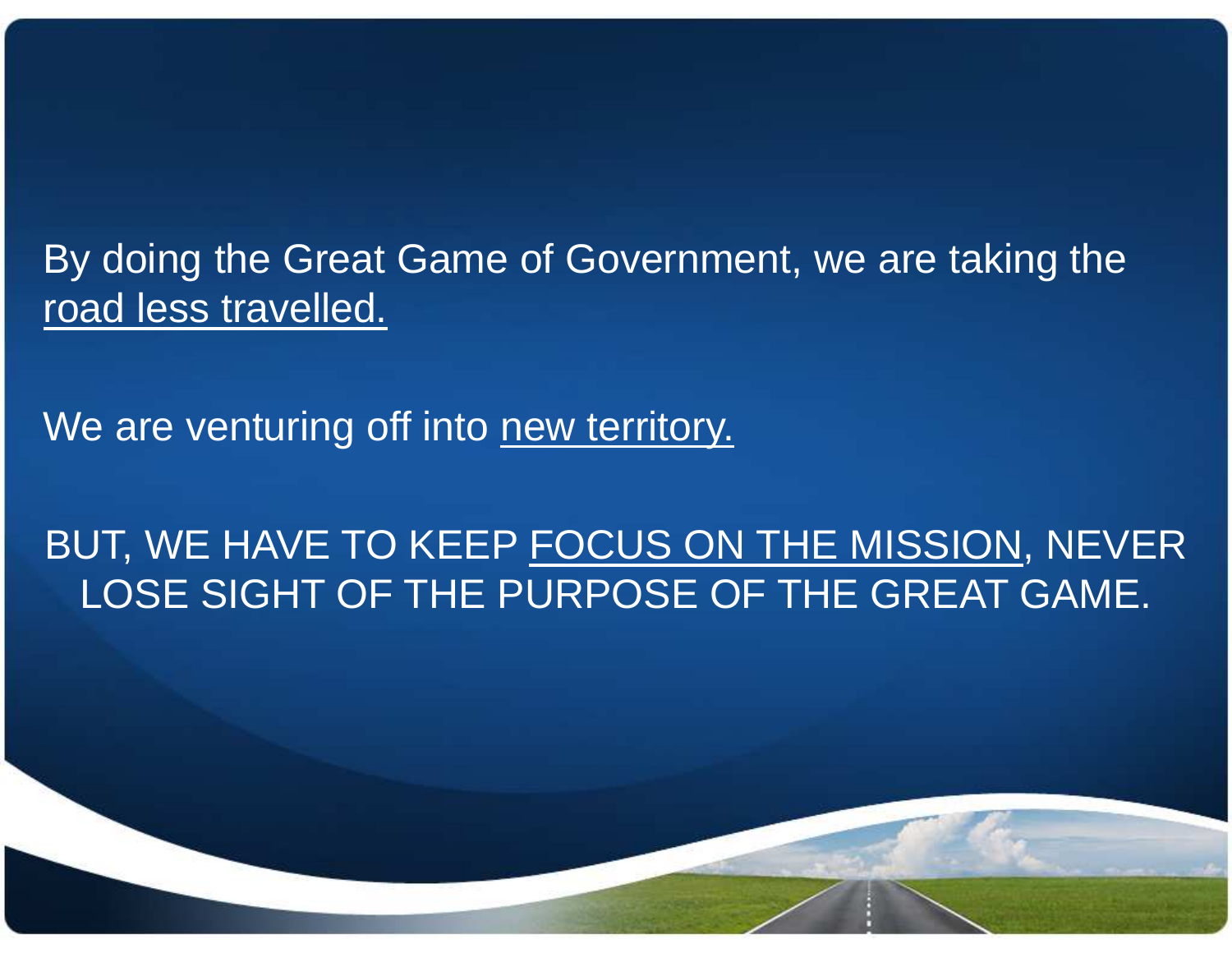### Everything we do, every weekly huddle, must be laser focused on fulfilling the mission of the Great Game.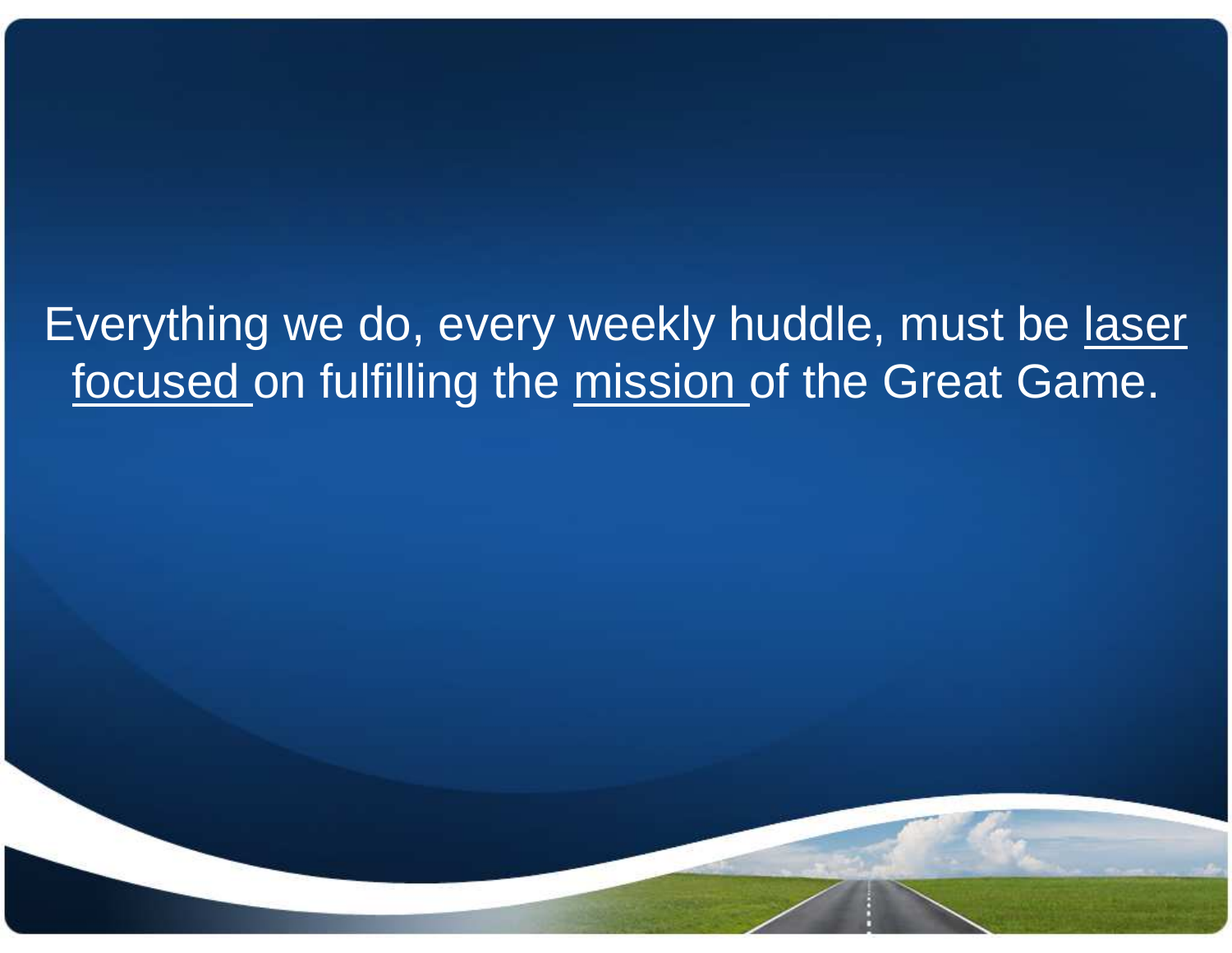We have a <u>vision</u> for the future.

Our future is **bright.**

We are doing all the **right things**.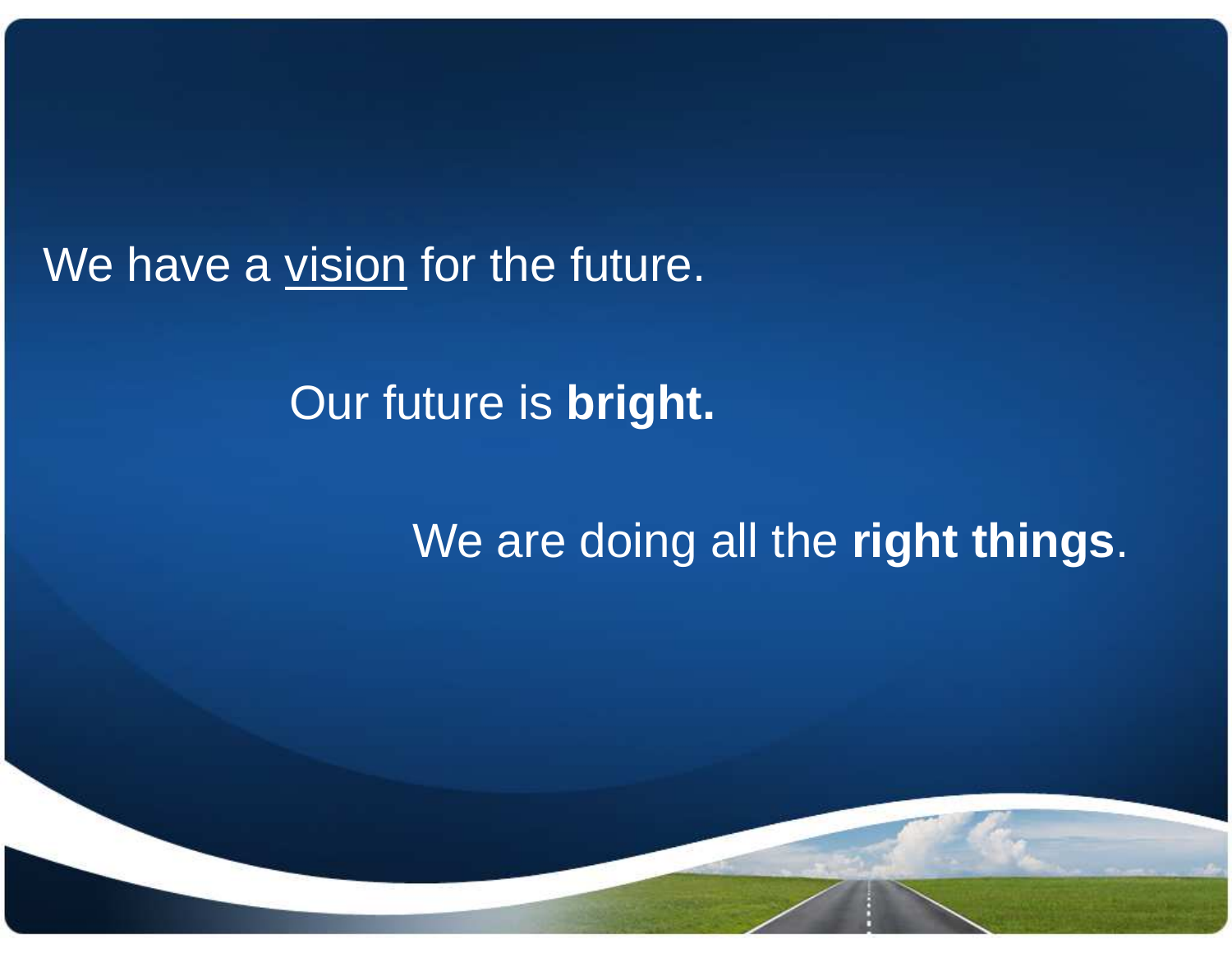## But, to go where we need to go takes **courage and perseverance.**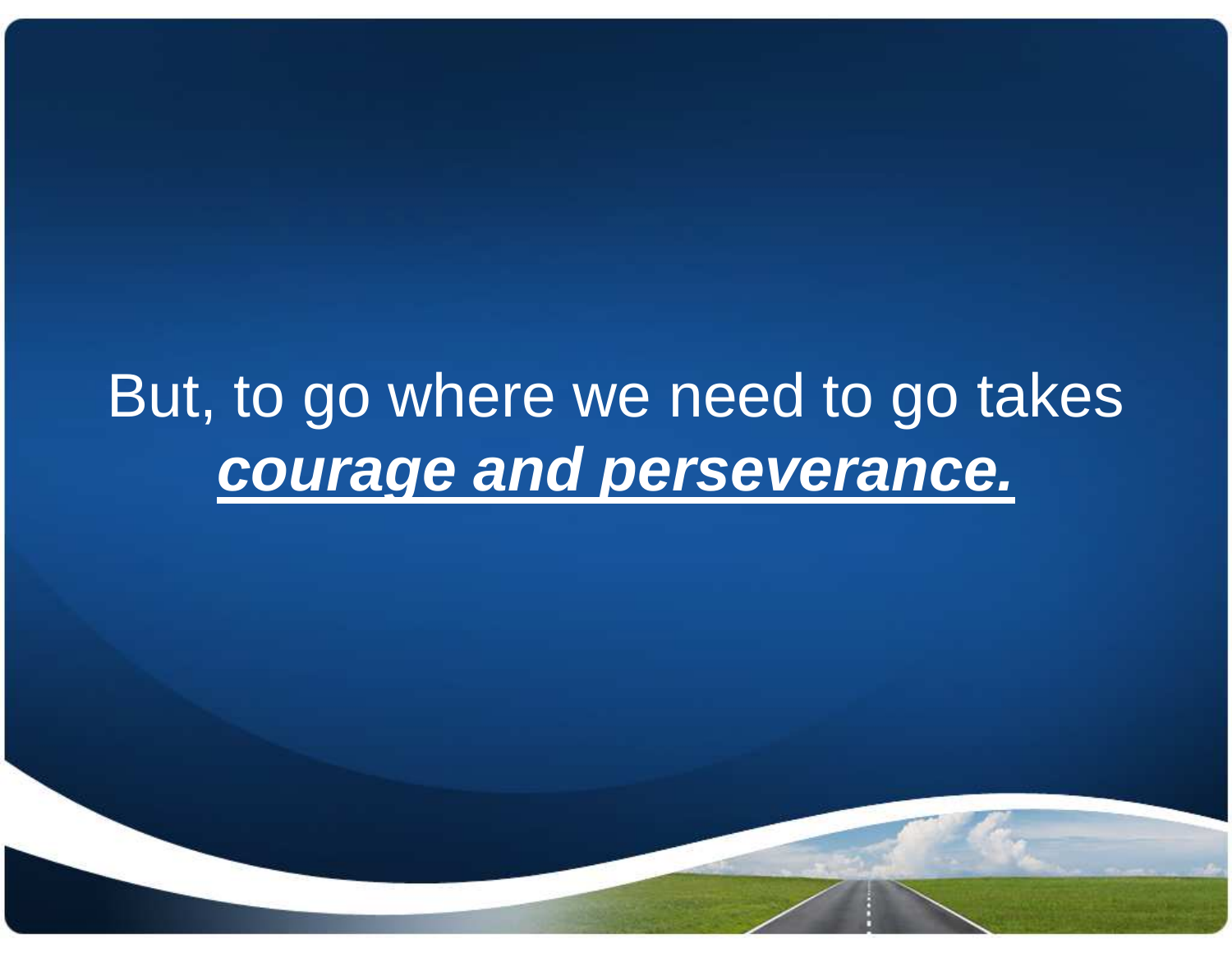• So don't ever forget . . .

If you trust your rebel heart, ride it into battle Don't be afraid, take the road less traveled Wear out your boots and kick up the gravelDon't be afraid, take the road less traveled on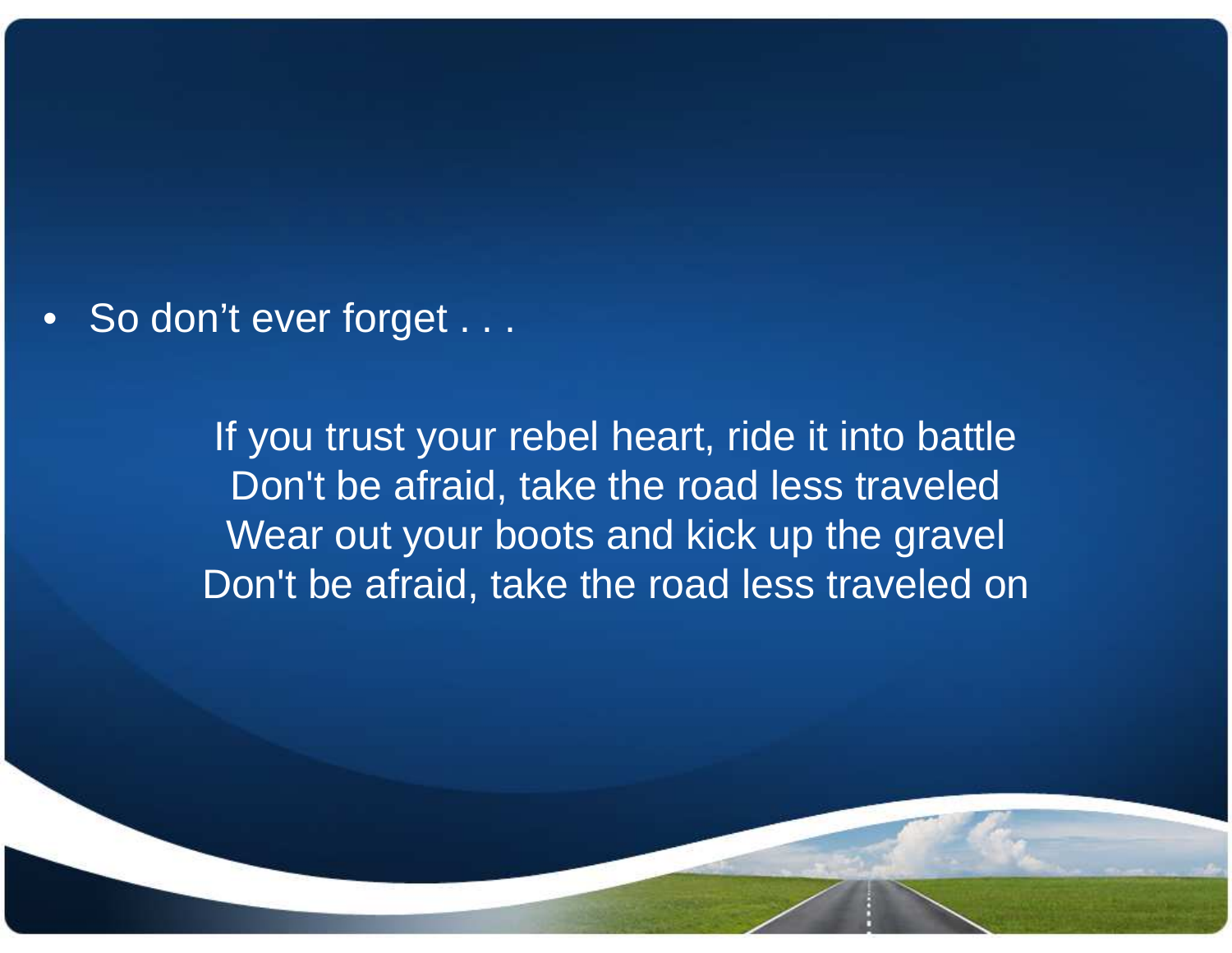## Concluding Thoughts . . .

•Chamber leadership trip to Huntsville, Alabama

"Punch above your weight."

"The sky is NOT the limit."